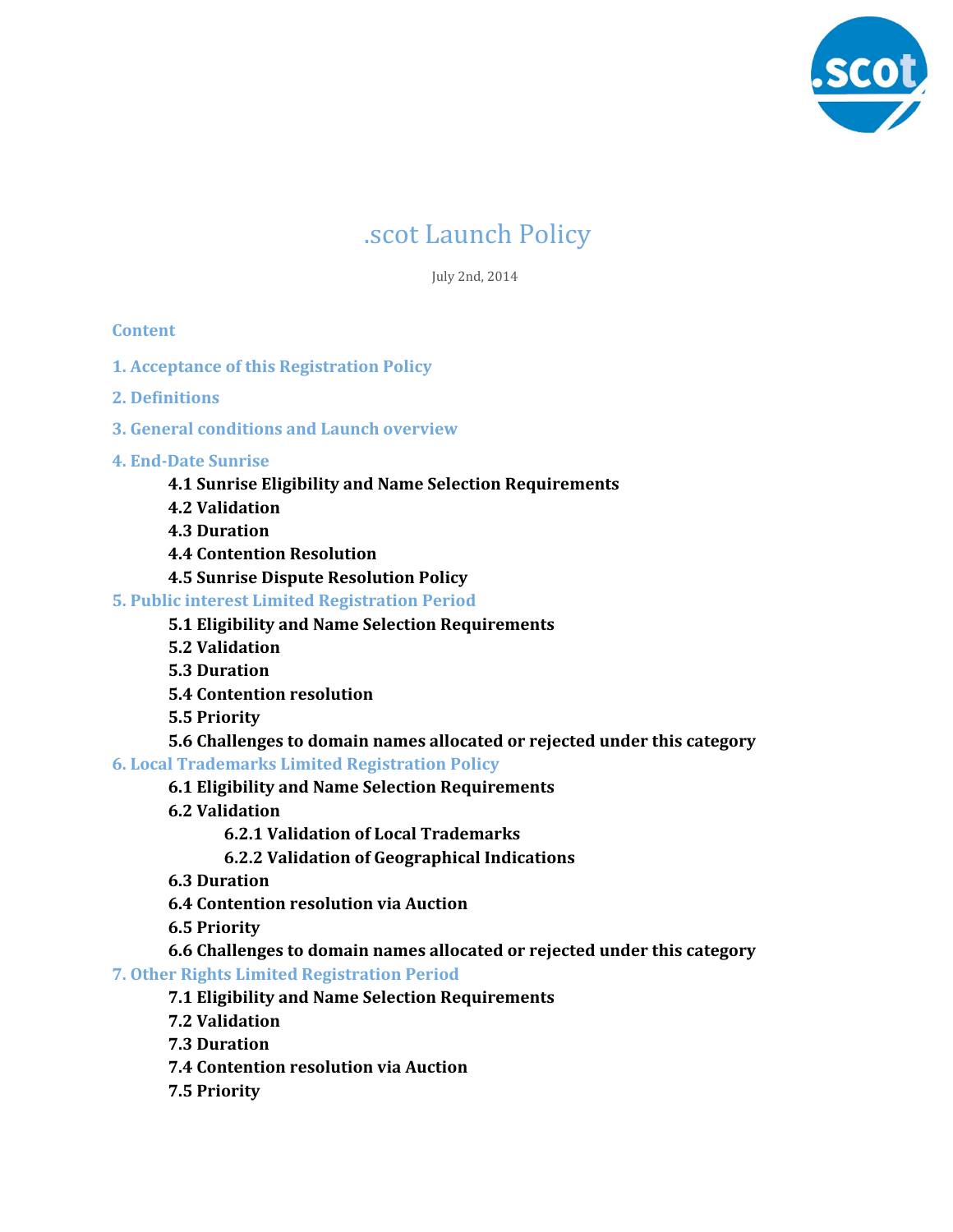

**7.6 Challenges to domain names allocated or rejected under this category**

**8. Landrush (names without priority rights)**

- **8.1 Eligibility and Name Selection**
- **8.2 Duration**
- **8.3 Contention resolution within this category**
- **8.4 Priority**
- **8.5 Challenges to domain names allocated or rejected under this category**

**9. Compliance with Eligibility and Name Selection Requirements**

# **1. Acceptance of this Registration Policy**

This Registration Policy sets forth the terms and conditions which govern .scot domain name registrations during the launch period.

- 1.1 By applying to register .scot domain name during the launch period, You agree to be legally bound by:
	- a. This Launch Policy, as well as the .scot general Registration Policy available [here](http://www.google.com/url?q=http%3A%2F%2Fdotscot.net%2Fpolicies&sa=D&sntz=1&usg=AFQjCNH9m3E96MHLVzawxV4-KiOjLcc1vg) and hereby incorporated by reference;
	- b. The Registration Agreement provided by the sponsoring Accredited Registrar through which You applied for Your .scot domain name; and
	- c. Any other policies mandated by ICANN from time to time.
- 1.2 You hereby represent and warrant to Us that the statements that You made in Your Registration Agreement with the Accredited Registrar sponsoring Your .scot domain name are complete and accurate.
- 1.3 It is Your sole responsibility to determine whether Your .scot domain name registration and use complies with this Registration Policy.

# 2. Definitions

- 2.1 In this Registration Policy:
	- a. "**Accredited Registrar**" means an ICANN accredited registrar that has entered into an agreement ("the **Registry-Registrar Agreement**") with the Registry Operator and is authorized to register names in the .scot TLD.
	- b. "**General Availability**" means the general registration period commencing after the launch phases during which available .scot domain names will be generally made available to all registrants that are qualified to register domain names on a first-come, first-served basis, under the process described in the .scot general Registration Policy.
	- c. "**.scot general Registration Policy**" and/or "**Registration Policy**" means the policy available at the Registry Operator's website [here](http://www.google.com/url?q=http%3A%2F%2Fdotscot.net%2Fpolicies&sa=D&sntz=1&usg=AFQjCNH9m3E96MHLVzawxV4-KiOjLcc1vg) and hereby incorporated by reference, which governs the registration of .scot domain names.
	- d. "**ICANN**" means the Internet Corporation for Assigned Names and Numbers.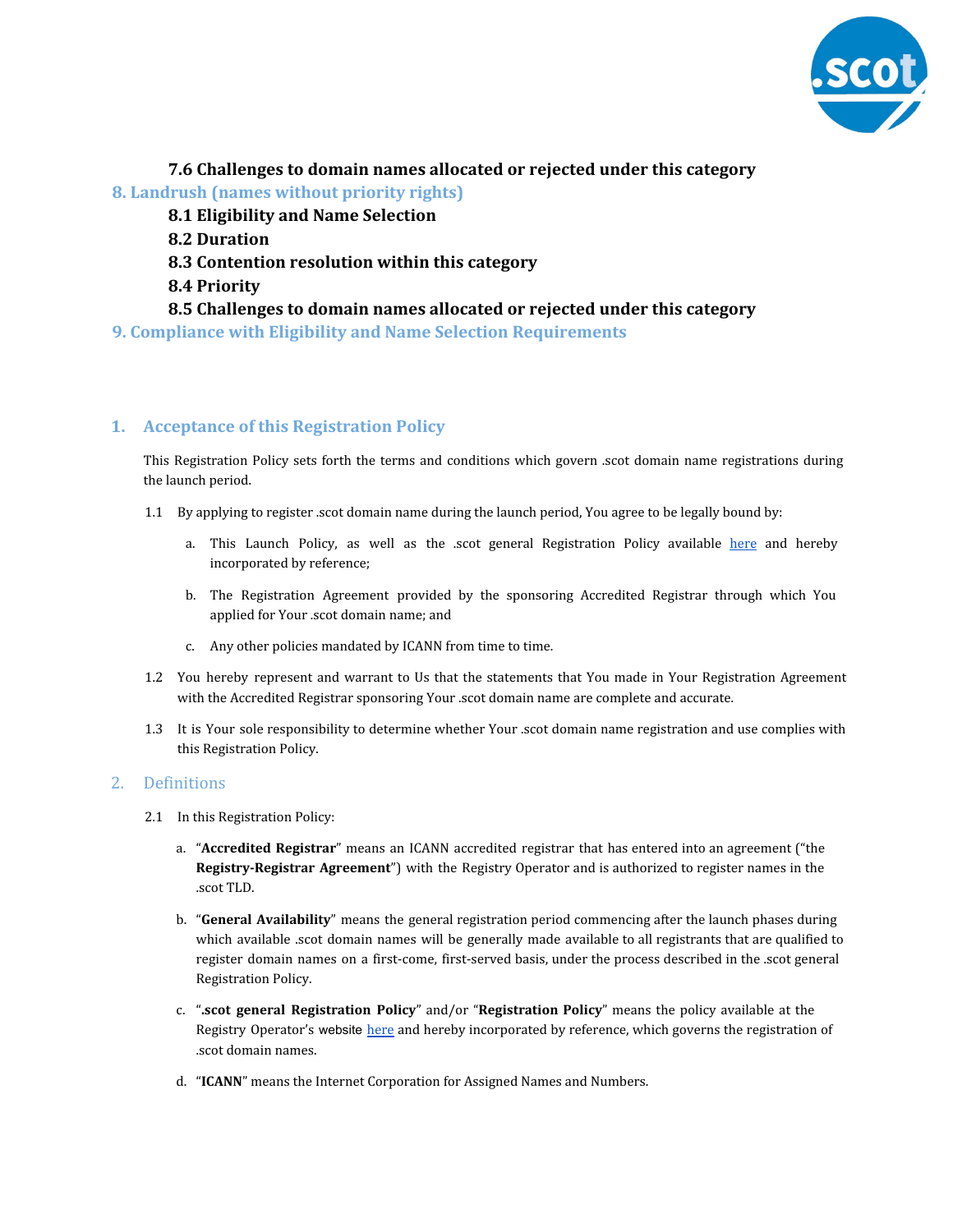

- e. "**Premium Name**" means a .scot domain name listed in the Premium Name List that may be made available for registration at a premium fee or initially reserved by the Registry Operator to be auctioned or sold at a later date.
- f. "**Public Authorities**" means International, national, regional, local and municipal authorities and other governmental departments; as well as other public institutions or appropriate entities under Scottish and/or British law (like agencies, consortiums, commissions, and other administrative divisions) with competence in Scotland.
- g. "**Registrant**", "**You**" and "**Your**" refers to the individual or entity, which applies or wishes to register a .scot domain name with an Accredited Registrar.
- h. "**Registry Operator**", "**We**", "**Us**" and "**Our**" refers to the DotScot Registry, as entity responsible for operating the .scot TLD, regardless of whether acting directly or through an authorized agent (e.g.:CORE Association).
- i. "**Reserved Name**" means a .scot domain name listed in the Reserved Name List that is withheld from registration.
- j. "**TLD**" means Top-Level Domain.

# 3. General conditions and Launch overview

- 3.1 To register a .scot domain name during Launch, the application must comply with:
	- The specific eligibility requirements set forth in this Launch Policy for each launch category, as well as with
	- The general eligibility requirements and terms of use set forth in the .scot Registration Policy, hereby incorporated by reference. Specifically, to register and renew a .scot domain name the Registration Policies require that You must be an individual or legal entity with with a nexus to the .scot community at the time of registration and thereafter.

Registrations under the .scot TLD are restricted to those fulfilling these two requirements:

a) Nexus with the .scot community. To register and renew a .scot domain name you must be an individual or a legal entity with a nexus to the .scot community. This nexus means that you must be linked to the community at the time of registration and thereafter on a linguistic, cultural, tourism, business basis, or any other activity conducive to the welfare of the worldwide Scottish community

b) subject to the further requirement that the registrant's actions in the .scot community, as well as the registrant's use of the registered domain name, must be:

- (i) generally accepted as legitimate; and
- (ii) beneficial to the cause and values of the worldwide Scottish community; and
- (iii) commensurate with the role and importance of the registered domain name; and
- (iv) in good faith at the time of registration and thereafter.

Registrants are required to state their intended use of the registered domain name. A false statement of intended use is an indication of bad faith and can be the basis for the suspension of the domain name.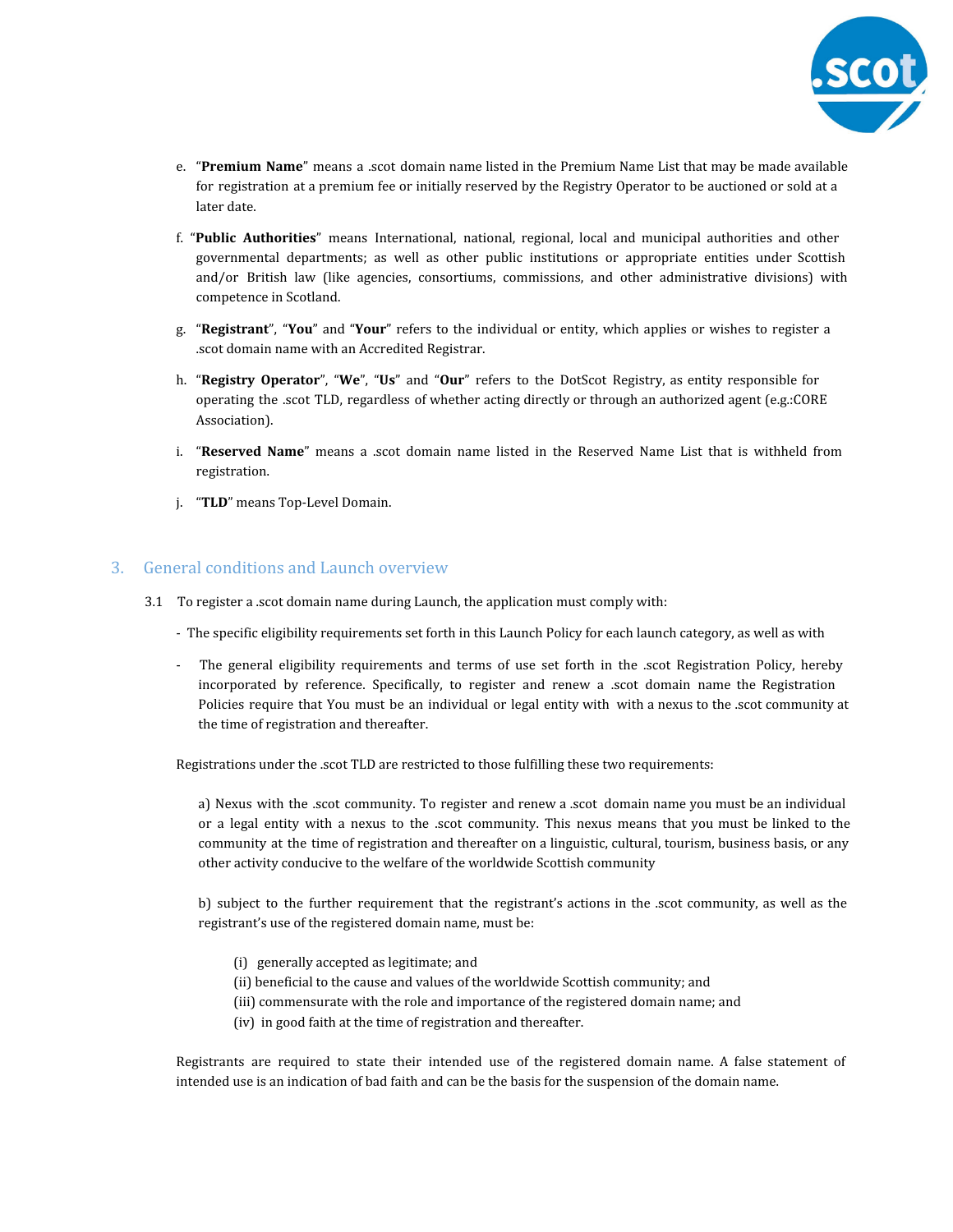

Upon registration and during all the life of the .scot domain name You must be able to demonstrate either of the aforementioned fields is applicable to You. Community nexus is subject to post-validation by way of an extensive compliance program based on the same criteria that form the basis of the TLD.

The strength of the validation will be kept in line with the importance of the underlying domain name base on the assumption that an average user would reasonably make in the context of that domain name.

The .scot General Registration Policy will apply to all aspects of Your registration not specifically contemplated in this Launch Policy.

3.2 The Launch Phase for .scot will start on July 15th 2014 and will end on September 13th for Sunrise, September 19th for the Public Interest LRP, and September 16th for all other LRPs. During this 66 calendar day period, followed by a 7 day cooling off period before the start of the GA period, five types or "categories" of applications will be accepted: one 60 day period end-date Sunrise for TMCH validated trademarks, one 66 day period Category for entities with a specific role in the promotion of the worldwide Scottish interest, and two 63 day period Categories for registrants with prior rights, and an additional 63 day period Category for applications without prior rights (Landrush). Applications for **all these 5 categories will be accepted** and **allocated at the end of their respective launch period Phase** window according to the hierarchy of **priority status** of each category.

| Category / Priority                                                     | Length                                                                | <b>Summary</b>                                                                                                                                                                                                                                                                                                                                                                                                                                                                        |
|-------------------------------------------------------------------------|-----------------------------------------------------------------------|---------------------------------------------------------------------------------------------------------------------------------------------------------------------------------------------------------------------------------------------------------------------------------------------------------------------------------------------------------------------------------------------------------------------------------------------------------------------------------------|
| 1. Sunrise                                                              | July 15th 2014 13:00 UTC -<br>September 13th 2014 13:00<br><b>UTC</b> | End-date Sunrise for TMCH-validated trademarks.                                                                                                                                                                                                                                                                                                                                                                                                                                       |
| Public<br>2.<br>Interest<br>Limited<br><b>Registration Period (LRP)</b> | July 15th 2014 13:00 UTC -<br>September 19th 2014 13:00<br><b>UTC</b> | Limited Registration Period to allow legal<br>entities which have a specific vocation in<br>promoting the worldwide Scottish public<br>interest, including Public Administrations<br>with competences in Scotland, to register:<br>(i) their own names (including clear<br>variations and/or abbreviations thereof),<br>(ii) their online services,<br>(iii) the same domain names registered by<br>them in other TLDs and effectively used, and<br>(iv) their registered trademarks. |
| 3. Local Trademarks LRP                                                 | July 15th 2014 13:00 UTC -<br>September 16th 2014 13:00<br><b>UTC</b> | Limited Registration Period to allow legal<br>entities to register:                                                                                                                                                                                                                                                                                                                                                                                                                   |

The categories are the following, according to priority status (from top-priority to lesser priority):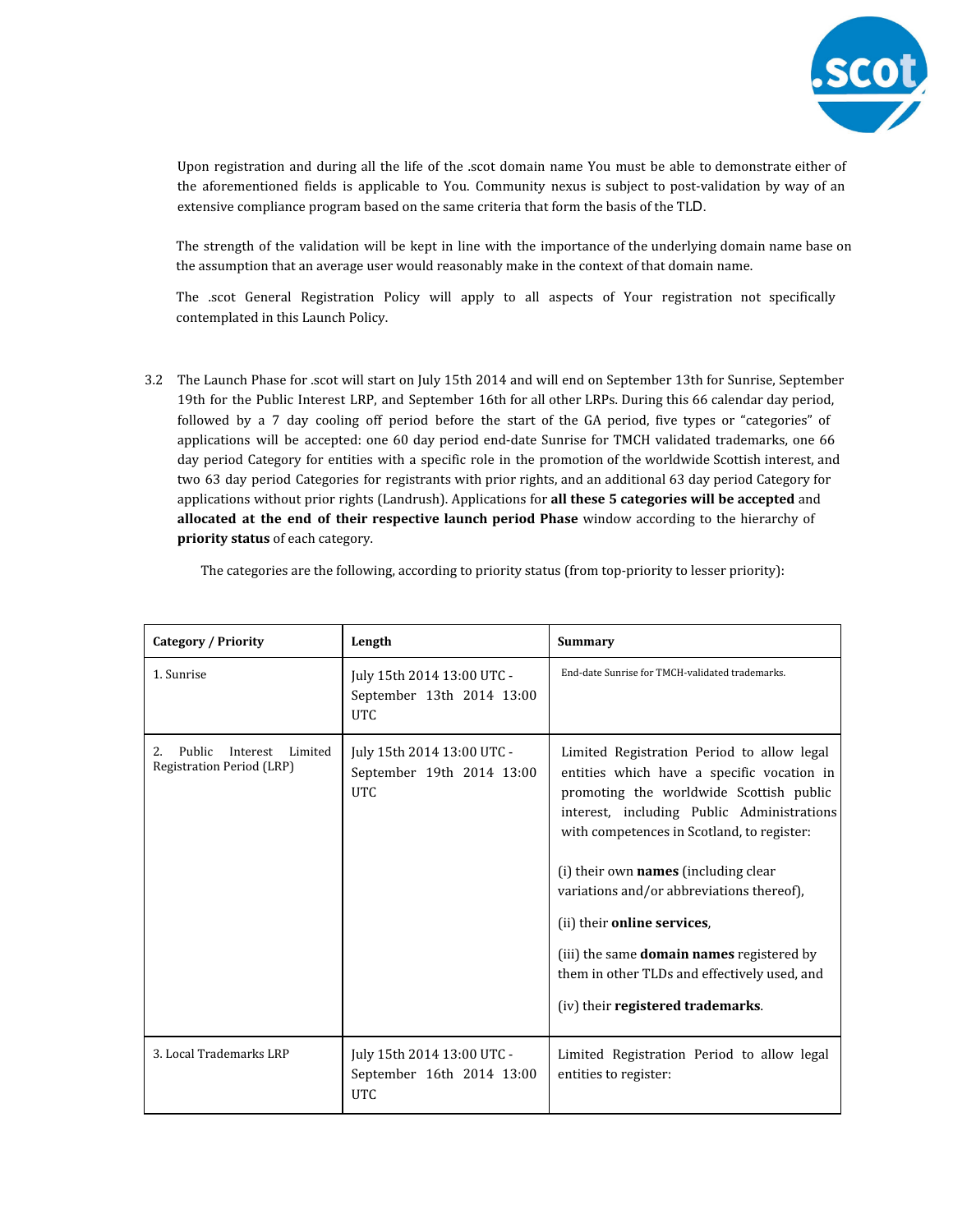

|                                          |                                                                                                 | - Non TMCH-validated trademarks with effect<br>in Scotland:<br>UK<br>trademarks,<br>EU<br>Community<br>(i.e.<br>trademarks,<br>and<br><b>WIPO</b><br>International<br>trademarks with effect in UK) and<br>- Geographical Indications:<br>recognized<br>by<br>International<br>UK<br>or<br>legislation.                                                                                                                      |
|------------------------------------------|-------------------------------------------------------------------------------------------------|------------------------------------------------------------------------------------------------------------------------------------------------------------------------------------------------------------------------------------------------------------------------------------------------------------------------------------------------------------------------------------------------------------------------------|
| 4. Other prior rights LRP                | July 15th 2014 13:00 UTC -<br>September 16th 2014 13:00<br>UTC                                  | Limited registration period intended to allow entities with<br>legal seat in Scotland to register:<br>(i) their registered name and/or trading names (including<br>clear variations and/or abbreviations thereof); and/or<br>(ii) the same domain names registered by them in other<br>TLDs and effectively used.                                                                                                            |
| 5. Landrush LRP                          | July 15th 2014 13:00 UTC -<br>September 16th 2014 13:00<br><b>UTC</b>                           | Period during which any interested party shall have the<br>opportunity to submit one or more applications for .scot<br>domain names that were not previously allocated under<br>Categories 1 to 2 above, or otherwise reserved by the<br>Registry Operator. If more than one applicant has<br>submitted an application for the same name within this<br>category, the successful applicant will be determined by<br>auction. |
| General Availability                     | September 23rd 2014 13:00<br><b>UTC</b>                                                         | Ongoing General registration period commencing after the<br>launch phases during which available domain names<br>ending with .scot can be registered by any natural person<br>or entity that fulfills the eligibility requirements of the<br>.scot Registration Policy on a first-come, first-served basis,<br>under the process also described in the scot Registration<br>Policy.                                          |
| Trademark<br>Claims<br>Notice<br>Service | This applies to phases 2 to 5 and at least<br>for the first 90 days of General<br>Availability. | Period during which the Accredited Registrar is required<br>to provide notice to all potential domain name registrants<br>who attempt to register a domain name that matches a<br>Trademark Record verified by the Trademark Clearinghouse<br>("Claims Notice") and the Trademark Clearinghouse will<br>provide Notice of Registered Names ("NORNs") to the<br>trademark holders                                             |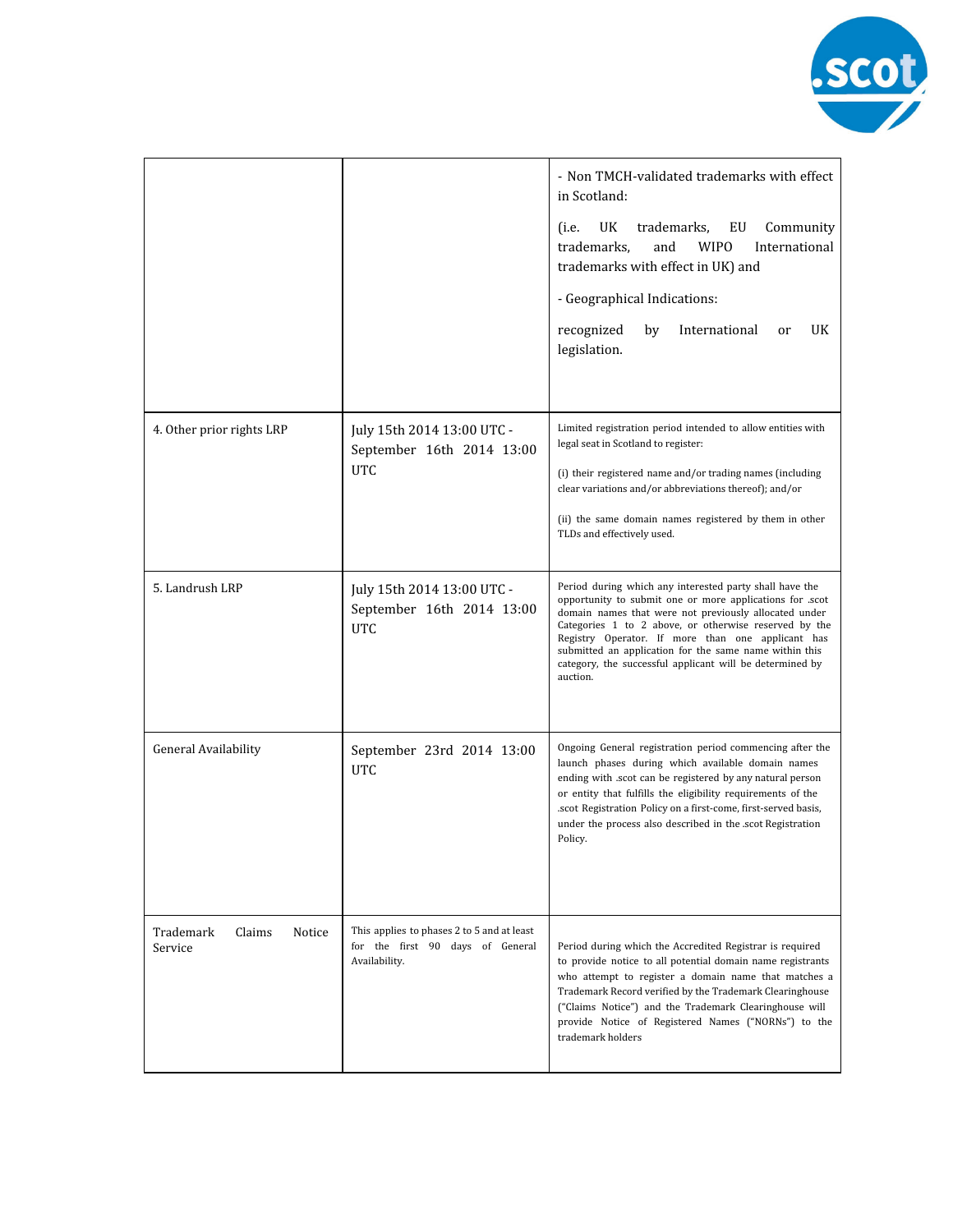

\* IMPORTANT: The Registry Operator reserves the right to revise or extend the schedule of any of the above launch categories at its sole discretion. However, Sunrise will last for a minimum of 60 days and the Trademark Claims Notice Service will be in effect for at least the duration of Phases 2 to 5 and the first 90 days of General Availability.

# **4. Priority 1 Category: End-Date Sunrise**

## **4.1 Sunrise Eligibility and Name Selection Requirements**

This category is for TMCH-registered trademarks:

In addition to this requirement, the nexus to the .scot community as defined in 3.1 above as well as any other general requirement applicable to all .scot registrations, as set forth in the .scot Registration Policy must be met by the applicant in order to be considered eligible. No other requirements (e.g. trademark class) will apply.

## **4.2 Validation**

TMCH-registered trademarks: The Registry Operator will only register the domain name applied for insofar and to the extent that:

- a. The domain name meets the general eligibility criteria set out in the .scot Registration Policy;
- b. The domain name corresponds exactly with a trademark validated, upon request of the applicant, by the Trademark Clearinghouse for Sunrise Services;
- c. a valid SMD file is submitted at the time of application;
- d. the application matches a label contained within the SMD file;
- e. and the domain name is available.

No other requirements (e.g. trademark jurisdiction, trademark class or local presence) will apply.

#### **4.3 Duration**

This Sunrise Period will last sixty (60) calendar days and it will run in parallel with the rest of the Launch Phases.

#### **4.4 Contention Resolution**

Should there be more than one eligible application for the same domain in this category, the contention will be solved through an auction process. No other contention resolution criteria will apply.

## **4.5 Sunrise Dispute Resolution Policy**

Allocations and rejections of domain names under this TMCH Sunrise Period category will be able to be challenged through the **Sunrise Dispute Resolution Policy** ("**SDRP**") available on the Registry Operator's website, and administered by the National Arbitration Forum.

# **5. Priority 2 Category: Public Interest LRP**

This Category is for legal entities which have a specific vocation in promoting the worldwide Scottish public interest, including Public Administrations with competences in Scotland.

Only those applicants with a specific remit in promoting the Public Interest of Scotland (including the relevant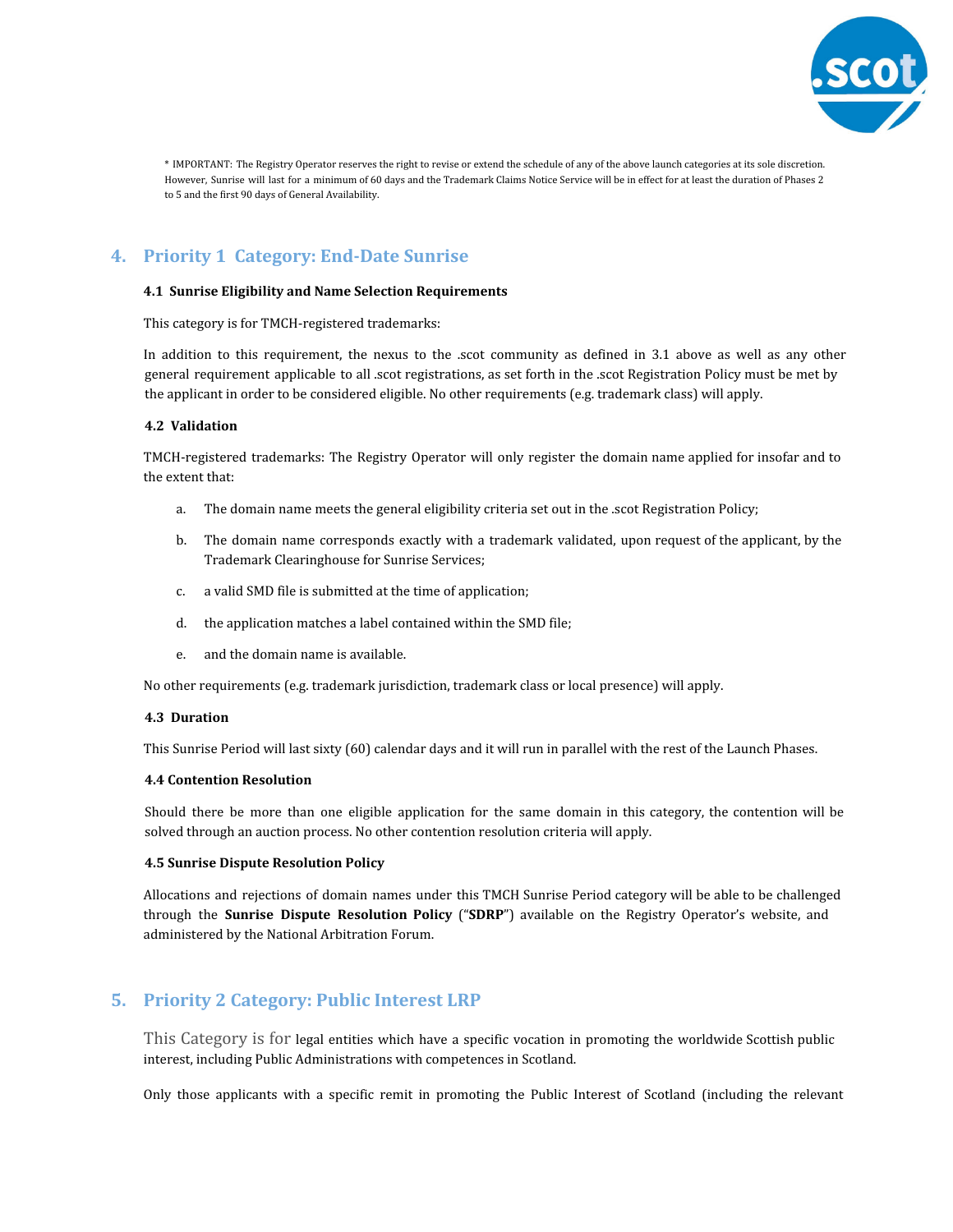

Public Authorities with competence in Scotland) will be allowed to register names subject to the Eligibility and Name Selection requirements set forth below.

The authoritative publicly available resources where all those entities considered as having a specific remit in promoting Scotland's Public Interest is attached as Annex 1 to this Launch Policy. Any potential applicant to be considered under the rules of this category must be included within these Public and private Registries, which are mantained by their respective Authorities. Any entity included in any of these Registries is, therefore, considered as a trustworthy steward of the promotion of Scotland's Public Interest.

# **5.1 Eligibility and Name Selection Requirements**

Entities eligible for this category may register:

- (i) their own **names** (including clear variations and/or abbreviations thereof),
- (ii) their **online services**,
- (iii) the same **domain names** registered by them in other TLDs and effectively used, and
- (iv) their **registered trademarks**.

Public Authorities as defined in 2.f. above may also register the following names:

- Names of public services for which Public Authorities have specific responsibilities.These would include at least, and among others, the following services:

- public order and public security
- public affairs and institutional relations
- public health
- taxation, economic development and promotion
- public utilities
- transportation
- urban planning and environmental protection
- culture and education
- citizen participation
- tourism; or

- Geographical names for any administrative level of Scotland (e.g. provinces, cities, districts, neighborhoods, streets…), local landmarks, and other locally-relevant and iconic names over which the Public Authorities referred to in 1.2 above are the relevant authority according to local law, including clear variations and abbreviations thereof.

The Registry Operator will only register the domain name applied for insofar and to the extent that the domain name

- (i) meets the general eligibility criteria set out in the .scot general Registration Policy,
- (ii) complies with the specific eligibility and name selection requirements set forth in Clause 3.1 above; and
- (iii) it is available.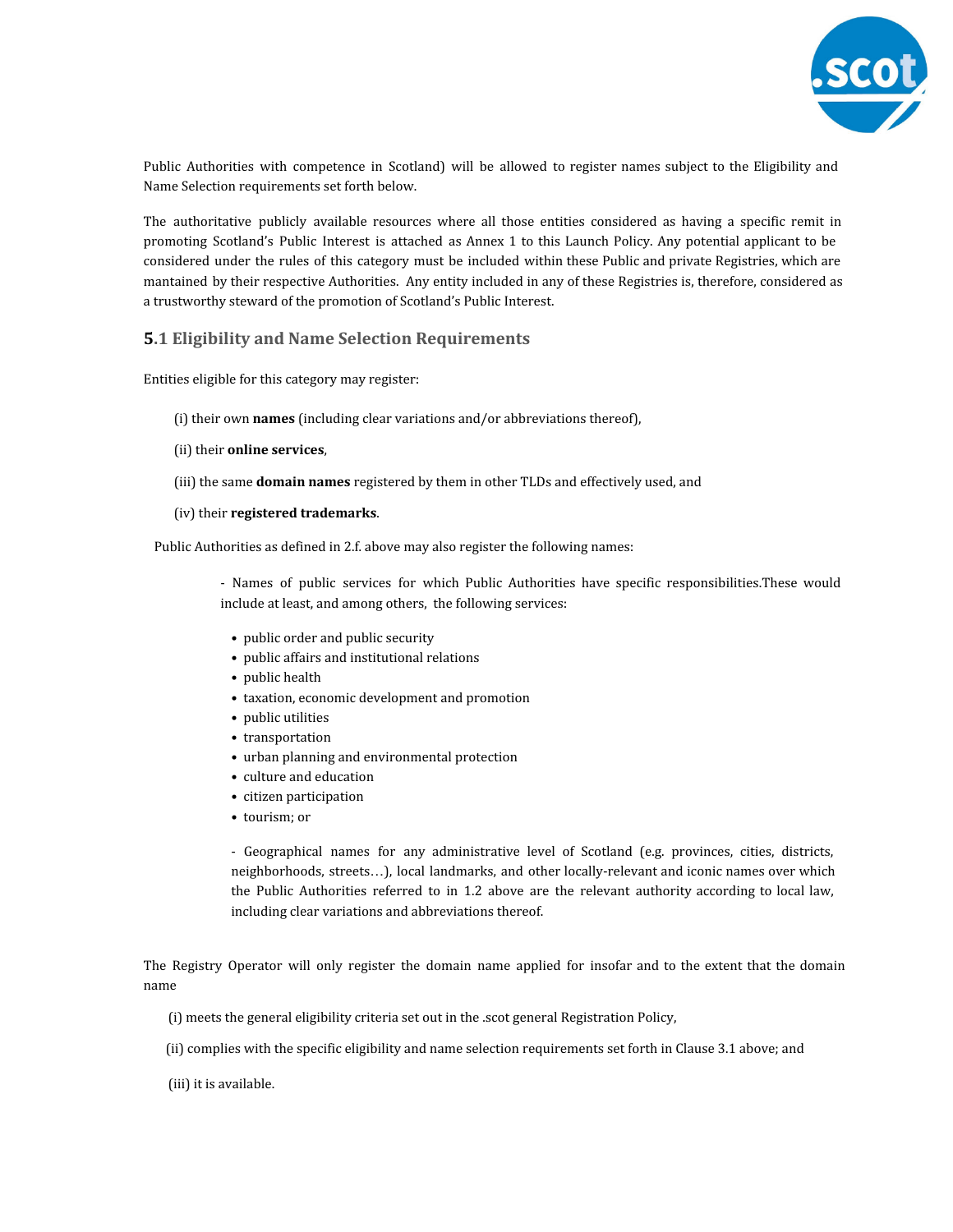

# **5.2 Validation**

The validation process will be handled by the Registry. Any applicant declaring eligibility for consideration in this Category will be checked against the List of publicly available resources provided by the Registry Operator as Annex 1, and its application will be considered approvable by the Registry if it meets the criteria established in sections 3.1 and 5.1 above and does not match any valid sunrise application as established in section 4.

# **5.3 Duration**

The Public Interest LRP will last sixty six (66) calendar days and it will run in parallel with the rest of the Launch Phases.

## **5.4 Contention Resolution**

Should there be more than one eligible application for the same domain in this category, the contention will be solved on a first-come first-served basis

## **5.5 Priority**

Applications eligible under this category will be allocated with priority over eligible Priority 3, Priority 4, and landrush applications.

## **5.6 Challenges to domain names allocated or rejected under this category**

Allocations and rejections of domain names under this category may be challenged through the Eligibility and Reconsideration Dispute Resolution Policy established by the Registry Policy, available at the Registry Operator's webpage.

# **6. Priority 3 Category: Local Trademarks LRP**

## **6.1 Eligibility and Name Selection Requirements**

This category is for non TMCH validated trademarks with effect in Scotland applied on or before June 13th 2012 and granted on or before January 23rd, 2014, and in force at the time of registration of the domain name. In this Launch Policy "**Local Trademarks**" refers to:

**i) British trademarks** registered at the United Kingdom Intellectual Property Office:

- ii) **EU Community Trademarks** registered at the Office for Harmonization of the Internal Market, "**OHIM**"
- iii) **WIPO International trademarks in force in the UK** according to the Madrid system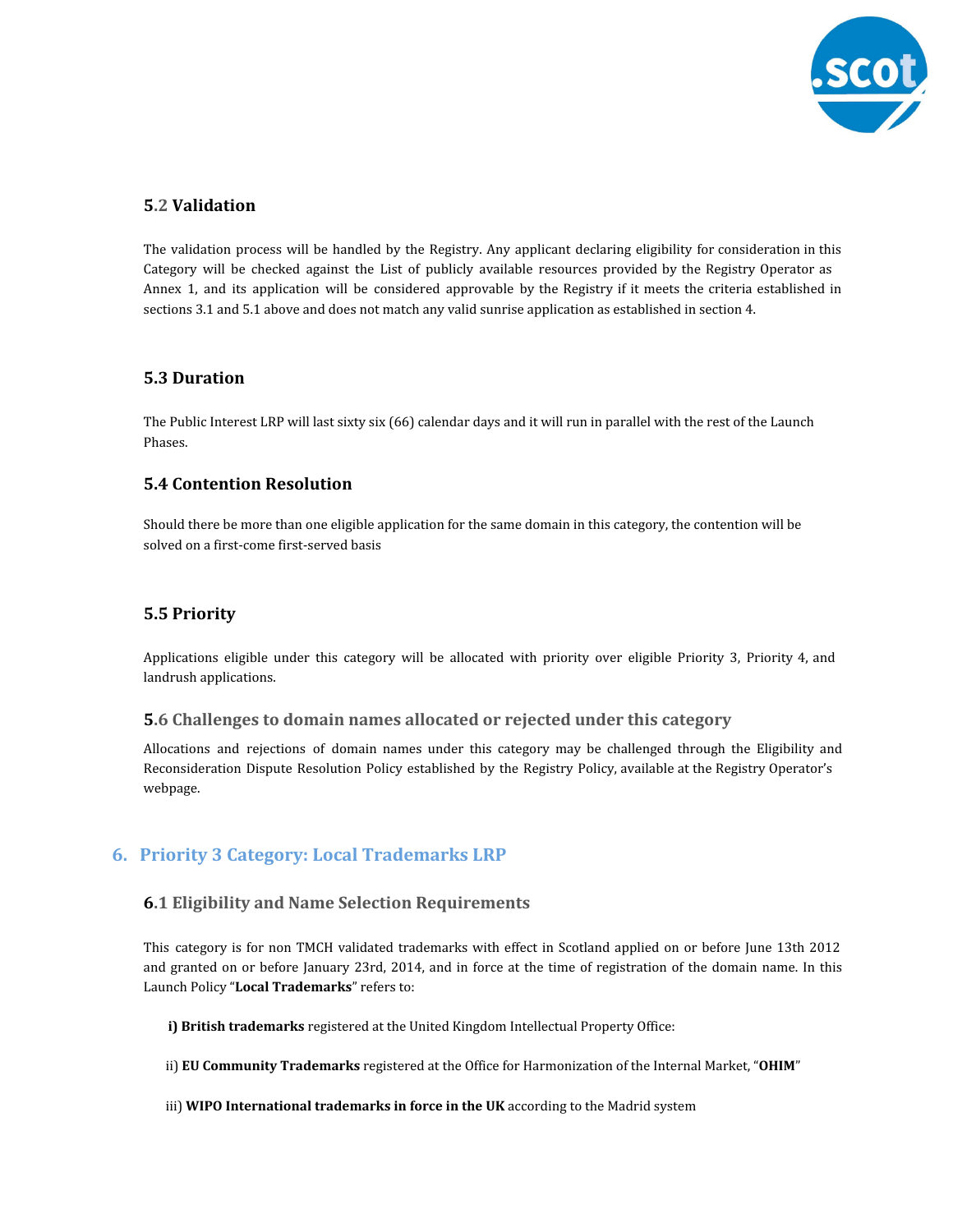

iv) **Geographical Indications**, Protected Geographical Indications and Protected Denominations of Origin recognised by EU, UK or Scottish legislation.

The community nexus and any other general requirements applicable to all .scot registrations, as set in 3.1 above apply. No other requirements (e.g. trademark class) will apply.

## **6.2 Validation**

Applications under this category will be individually and thoroughly validated by either the Registry Operator or CORE Association as an agent of the Registry Operator.

## **6.2.1 Validation of Trademarks**

*(i)* Verification of registration data and status in the UK Intellectual Property Office Online Database:

Local Trademarks will be individually verified with the aid of the IPO search tool available online:

**IPO database**, available at: [http://www.ipo.gov.uk/types/tm/t-os/t-find.htm](http://www.google.com/url?q=http%3A%2F%2Fwww.ipo.gov.uk%2Ftypes%2Ftm%2Ft-os%2Ft-find.htm&sa=D&sntz=1&usg=AFQjCNExJJiLu8JHIl_SXXLnT25IW-1JfA)

This search tool gives access to IPO's official trademark database, which contains all three types of Local Trademarks eligible under this program (that is. British trademarks, EU Community Trademarks and WIPO International Trademarks in force in the UK);

## **6.2.2 Validation of Geographical Indications**

The applicant supporting its application on a geographical indication must indicate and prove that such geographical indication is recognized by an International treaty, Scottish or British legislation.

Geographical Indications will be individually verified with the aid of the *DOOR Database*[,](http://www.google.com/url?q=http%3A%2F%2Fec.europa.eu%2Fagriculture%2Fquality%2Fdoor%2Flist.html&sa=D&sntz=1&usg=AFQjCNEKOTnV5KI2JNr4jElRcVJ5hiq1HA) available here:

[http://ec.europa.eu/agriculture/quality/door/list.html](http://www.google.com/url?q=http%3A%2F%2Fec.europa.eu%2Fagriculture%2Fquality%2Fdoor%2Flist.html&sa=D&sntz=1&usg=AFQjCNEKOTnV5KI2JNr4jElRcVJ5hiq1HA)

at the official database maintained by the European Commission and containing all EU PDOs, PGIs and TSGs, searchable by country (and hence, containing all those relevant for Scotland) for those created under EU Regulations, or by the relevant UK or Scottish sources of verification.

# **6.3 Duration**

The local trademarks LRP will last sixty-three (63) calendar days and it will run in parallel with the rest of the Launch Phases.

# **6.4 Contention resolution via Auction**

Should there be more than one eligible application for the same domain in this category, the contention will be solved through an auction process. No other contention resolution criteria (like allocation based on a first-come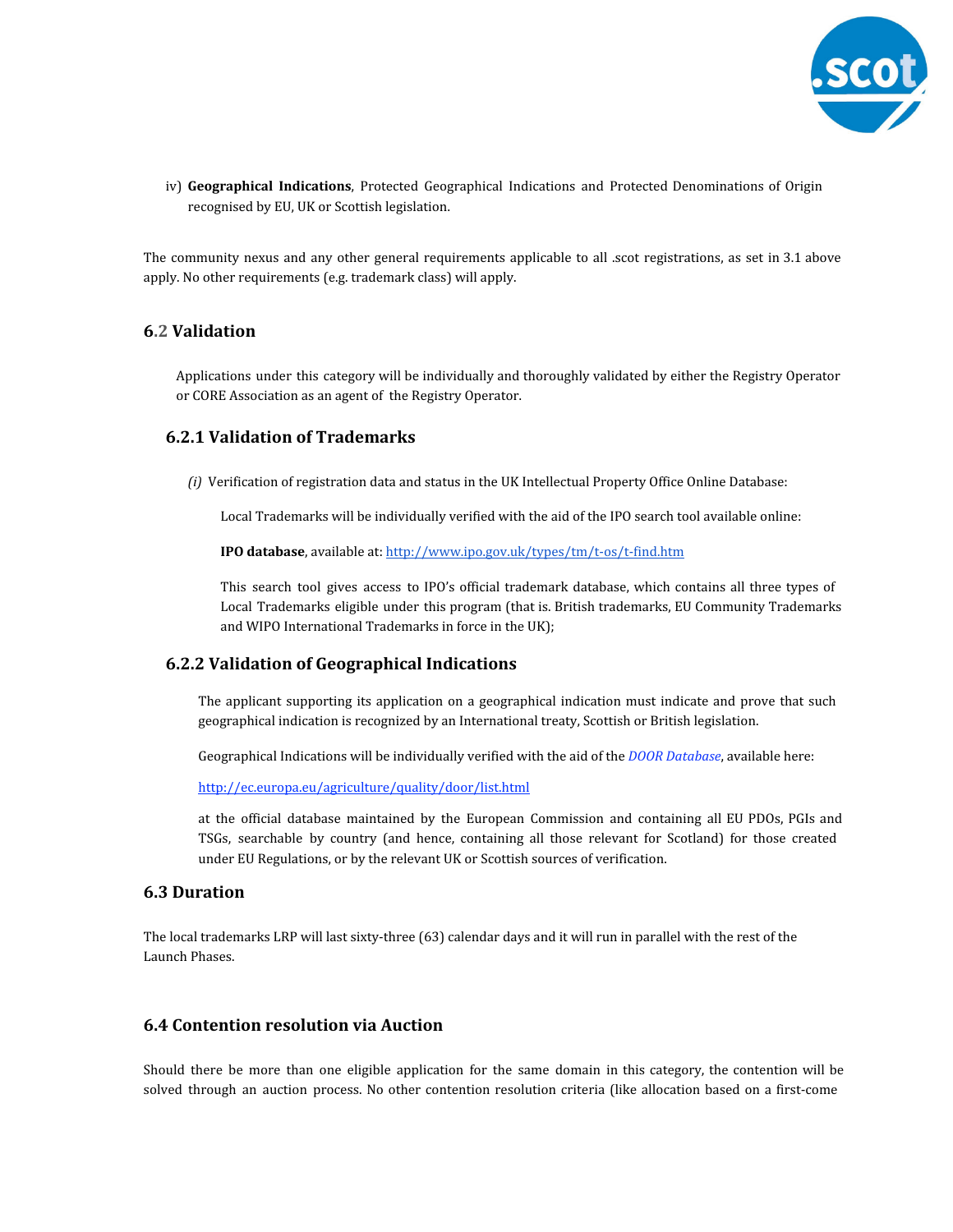

first served basis, or taking into account the nature of business or enterprise, the class of goods and services or jurisdiction of the trademark on which the application is based) will apply.

## **6.5 Priority**

Applications eligible under this category will be allocated with priority over eligible Priority 4 and landrush applications.

## **6.6 Challenges to domain names allocated or rejected under this category**

Allocations and rejections of domain names under this category may be challenged through the Eligibility and Reconsideration Dispute Resolution Policy established by the Registry Policy, available at the Registry Operator's webpage.

# **7. Priority 4 Category: Other Rights LRP**

#### **7.1 Eligibility and Name Selection Requirements**

This category allows entities with legal seat in Scotland to register

(i) their registered name and/or trading names (including clear variations and/or abbreviations thereof) trade names and other verifiable established trading names; and

(ii) the same **domain names** registered by them in other TLDs and effectively used.

The Registry Operator will only register the domain name applied for insofar and to the extent that the domain name

- (i) meets the general eligibility criteria set out in the .scot general Registration Policy,
- (ii) complies with the specific eligibility and name selection requirements set forth in Clause 3.1 above; and
- (iii) it is available.

## **7.2 Validation**

The validation process will be handled by either the Registry Operator or CORE Association as an agent of the Registry Operator. Any applicant declaring eligibility for consideration in this Category will be checked against the online resources provided by the Companies House Register, the official UK government register of UK companies. avalailable here:

#### [http://wck2.companieshouse.gov.uk//wcframe?name=accessCompanyInfo](http://www.google.com/url?q=http%3A%2F%2Fwck2.companieshouse.gov.uk%2F%2Fwcframe%3Fname%3DaccessCompanyInfo&sa=D&sntz=1&usg=AFQjCNGWrWg-LHW2zb1RTesQtnLXKmrk9w)

and its application will be considered approvable by the Registry if it meets the criteria established in sections 3.1 and 7.1 above.

#### **7.3 Duration**

The Other Rights LRP will last sixty-three (63) calendar days and it will run in parallel with the rest of the Launch Phases.

## **7.4 Contention resolution via Auction**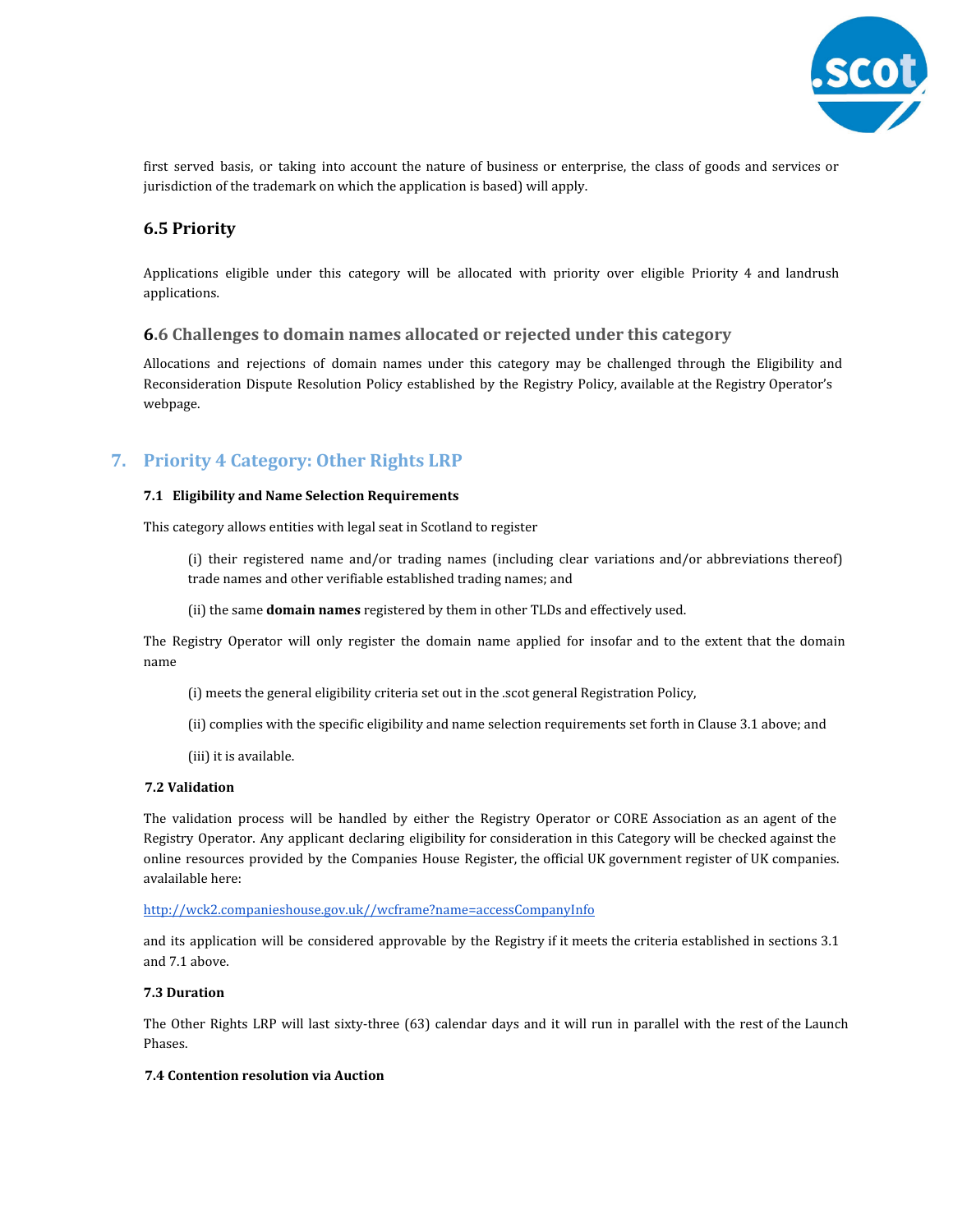

Should there be more than one eligible application for the same domain in this category, the contention will be solved through an auction process. No other contention resolution criteria (like allocation based on a first-come first served basis, or taking into account the nature of business or enterprise, the class of goods and services or jurisdiction of the trademark on which the application is based) will apply.

## **7.5 Priority**

Applications eligible under this category will be allocated with priority over eligible landrush applications.

#### **7.6 Challenges to domain names allocated or rejected under this category**

Allocations and rejections of domain names under this category may be challenged through the Eligibility and Reconsideration Dispute Resolution Policy established by the Registry Policy, available at the Registry Operator's webpage.

# **8. Priority 5 Category: Landrush LRP (names without priority rights)**

#### **8.1 Eligibility and Name Selection**

During the Landrush LRP any interested party may submit one or more applications for any domain name that:

- (i) meets the general eligibility criteria set out in 3.1 above, and that
- (ii) has not been reserved, registered or awarded by the Registry Operator in the context of any other Launch categories.

#### **8.2 Duration**

The Landrush LRP will last sixty-three (63) calendar days and it will run in parallel with the rest of the Launch Phases.

#### **8.3 Contention resolution within this category**

Should there be more than one eligible application for the same domain in this category, the contention will be solved through an auction process.

No other contention resolution criteria (like allocation based on a first-come first served basis) will aply.

## **8.4 Priority**

Applications eligible under this category will be allocated with priority over eligible applications received during General Availability.

#### **8.5 Challenges to domain names allocated or rejected under this category**

Allocations and rejections of domain names under this category may be challenged through the Eligibility and Reconsideration Dispute Resolution Policy established by the Registry Policy, available at the Registry Operator's webpage.

# **9. Compliance with Eligibility and Name Selection requirements**

The Registry Operator may reject, revoke suspend or delete at any time any application or resulting registration of a domain name if it appears that the applicant did not fulfill any of the eligibility and/or name selection requirements